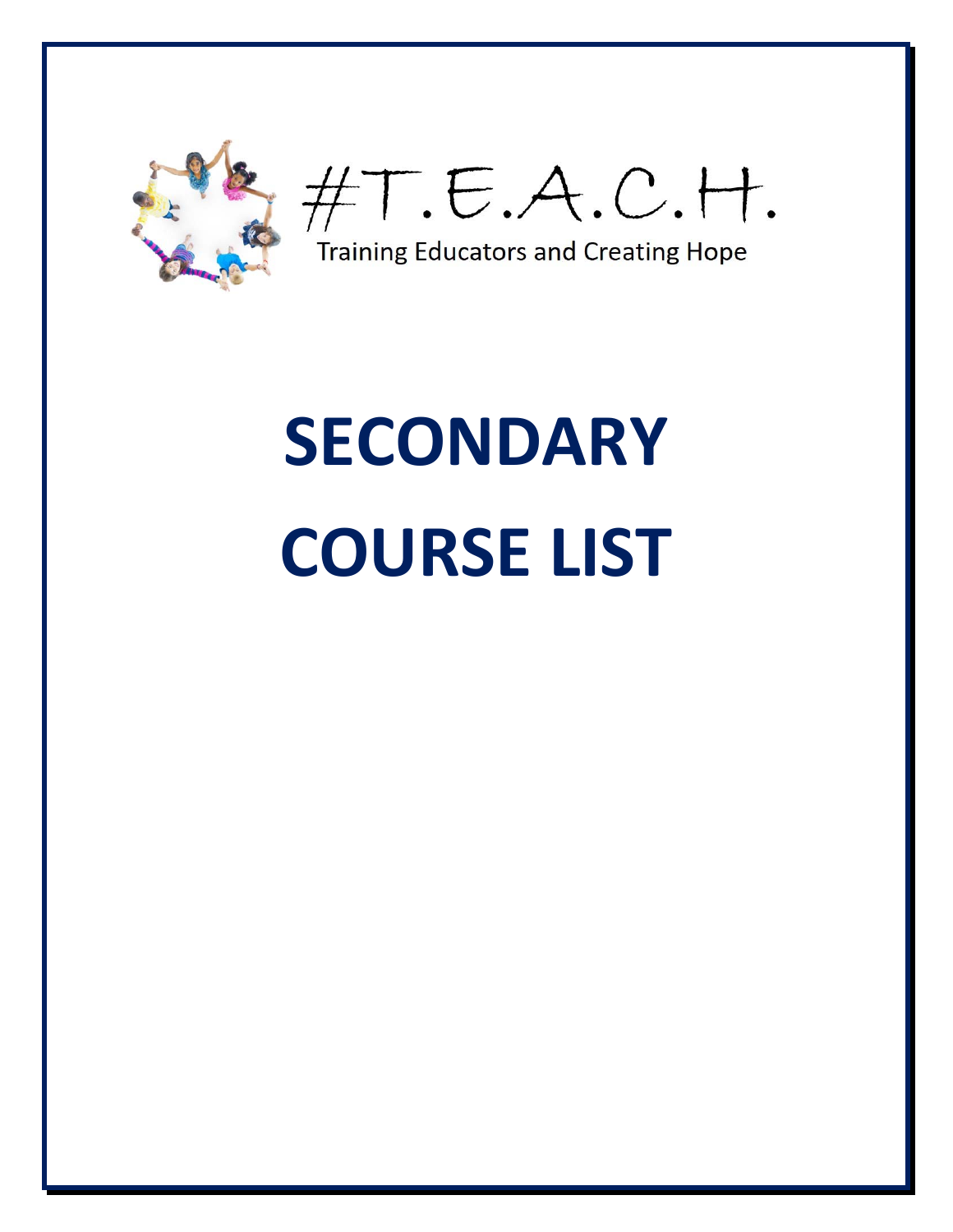| <b>Phase 1 - Secondary Classroom Readiness</b>       | <b>Hours</b>                                                                 |
|------------------------------------------------------|------------------------------------------------------------------------------|
| S001: #T.E.A.C.H. Orientation                        | 7                                                                            |
| S100: Planning Essentials                            | 10                                                                           |
| S101: Ethics and Professional Behavior               | 8                                                                            |
| S102: Michigan Standards                             | 6                                                                            |
| S103: Developing a Classroom Climate                 | 8                                                                            |
| S104: Planning the Environment                       | 6                                                                            |
| S105: Essentials of Brain-based Learning             | 10                                                                           |
| S106: Middle Childhood Development                   | 10                                                                           |
| S107: The Adolescent Learner                         | 12                                                                           |
| S108: Principles of Diversity                        | 10                                                                           |
| S109: Effective Parent Relationships                 | 10                                                                           |
| S110: Community Partnerships in the School           | 8                                                                            |
| S111: Planning Effective Lessons                     | 10                                                                           |
| S112: Results-Focused Lesson Study                   | 12                                                                           |
| S113: Effective Questioning Strategies               | 10                                                                           |
| S114: Best Teaching Practices 7-12                   | 20                                                                           |
| S115: Reinforcing Effort and Providing Recognition   | 10                                                                           |
| S116: Homework and Practice                          | 6                                                                            |
| <b>End of Classroom</b><br><b>Readiness Sequence</b> | <b>SEMESTER OR HOURS</b><br>173 Hours<br>(Equivalent to 6.92 Semester Hours) |